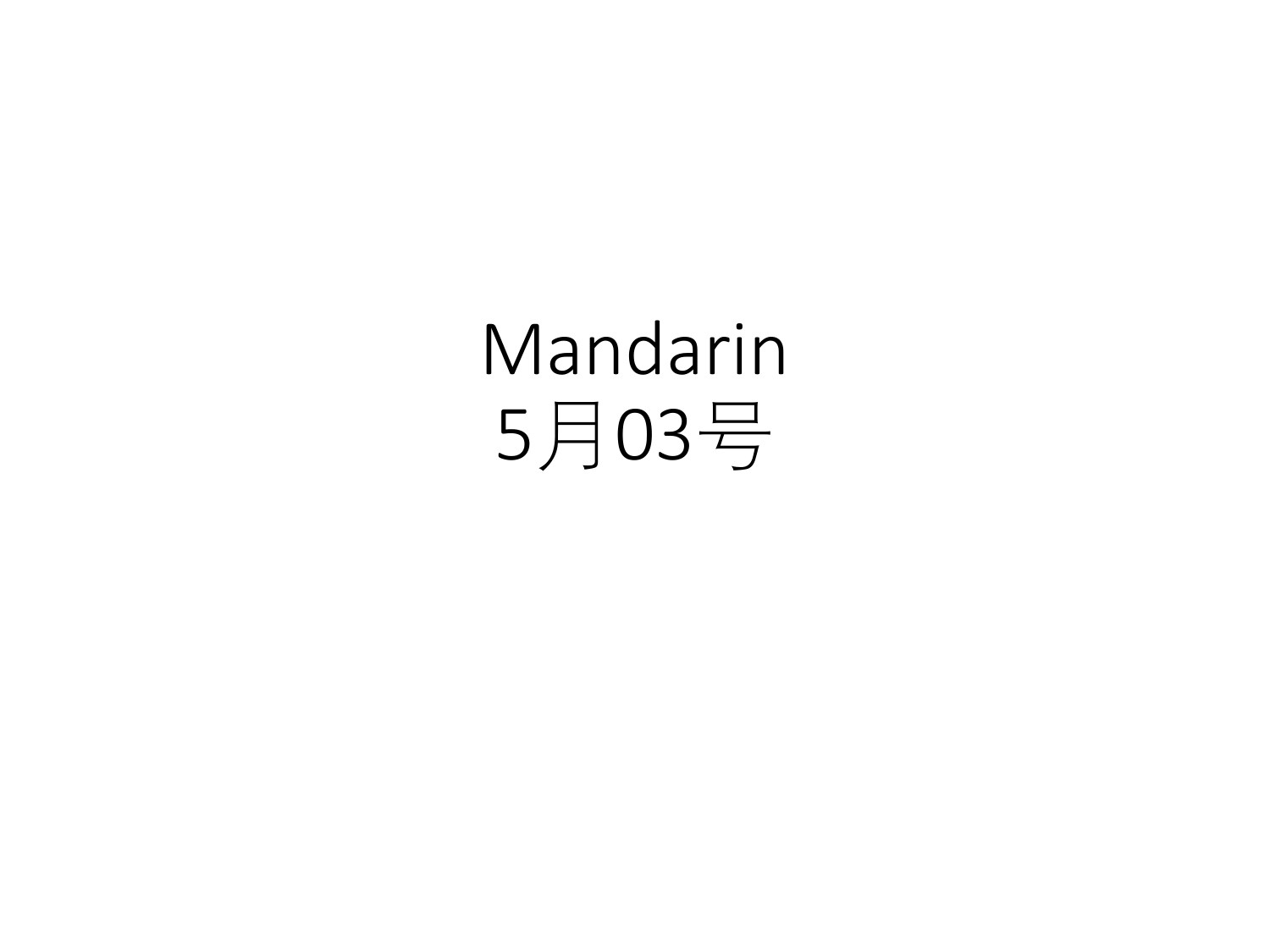- •I go on my own 我一个人去
- •Please take a seat 请坐一下
- •She smiled because they were different •她笑了因为他们不一样
- •When she came home he went out
- •她回家的时候, 他出去
- •How come you don't know?
- •你怎么不知道?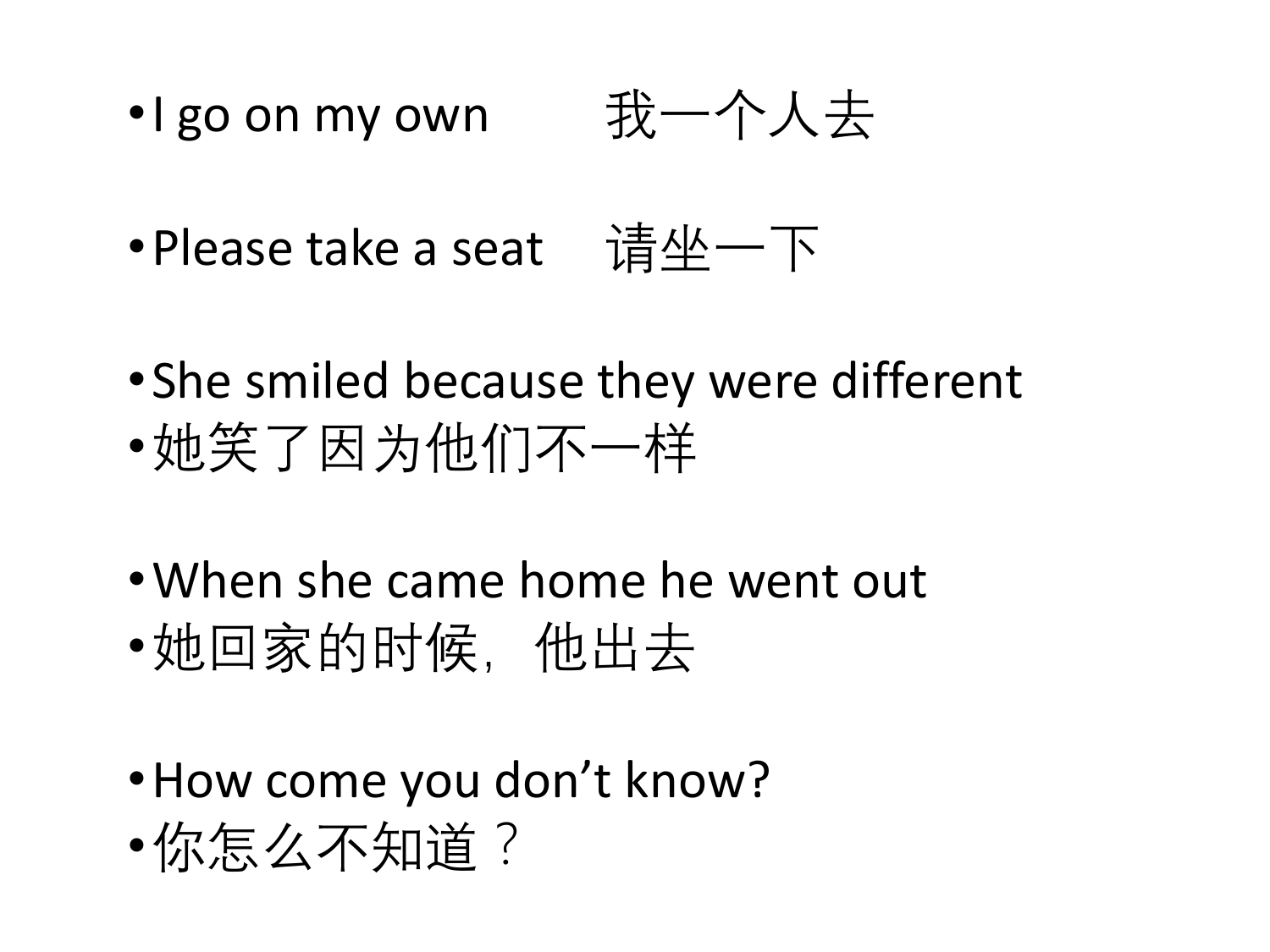| $(1)$ $\top$<br>W. Forest Complete Price                       | xià                          |      |  |
|----------------------------------------------------------------|------------------------------|------|--|
|                                                                | (2) $\frac{2}{\sqrt{3}}$ kàn |      |  |
|                                                                | (3) 更 gèng                   |      |  |
| (4) 最                                                          | zuì                          |      |  |
| (5)吃<br>AND THE RESIDENCE OF THE RESIDENCE OF THE RESIDENCE OF | chī                          |      |  |
| (6) 回                                                          | huí                          |      |  |
| (7)放                                                           |                              | fàng |  |
| (8) 晚                                                          |                              | wǎn  |  |
| (9)午                                                           | wǔ                           |      |  |
| $(10)$ <sub>K</sub>                                            | bĭ                           |      |  |
| (11)点<br>OF HEART STRINGER AND ON                              |                              | diǎn |  |
| (12)快                                                          | · kuài                       |      |  |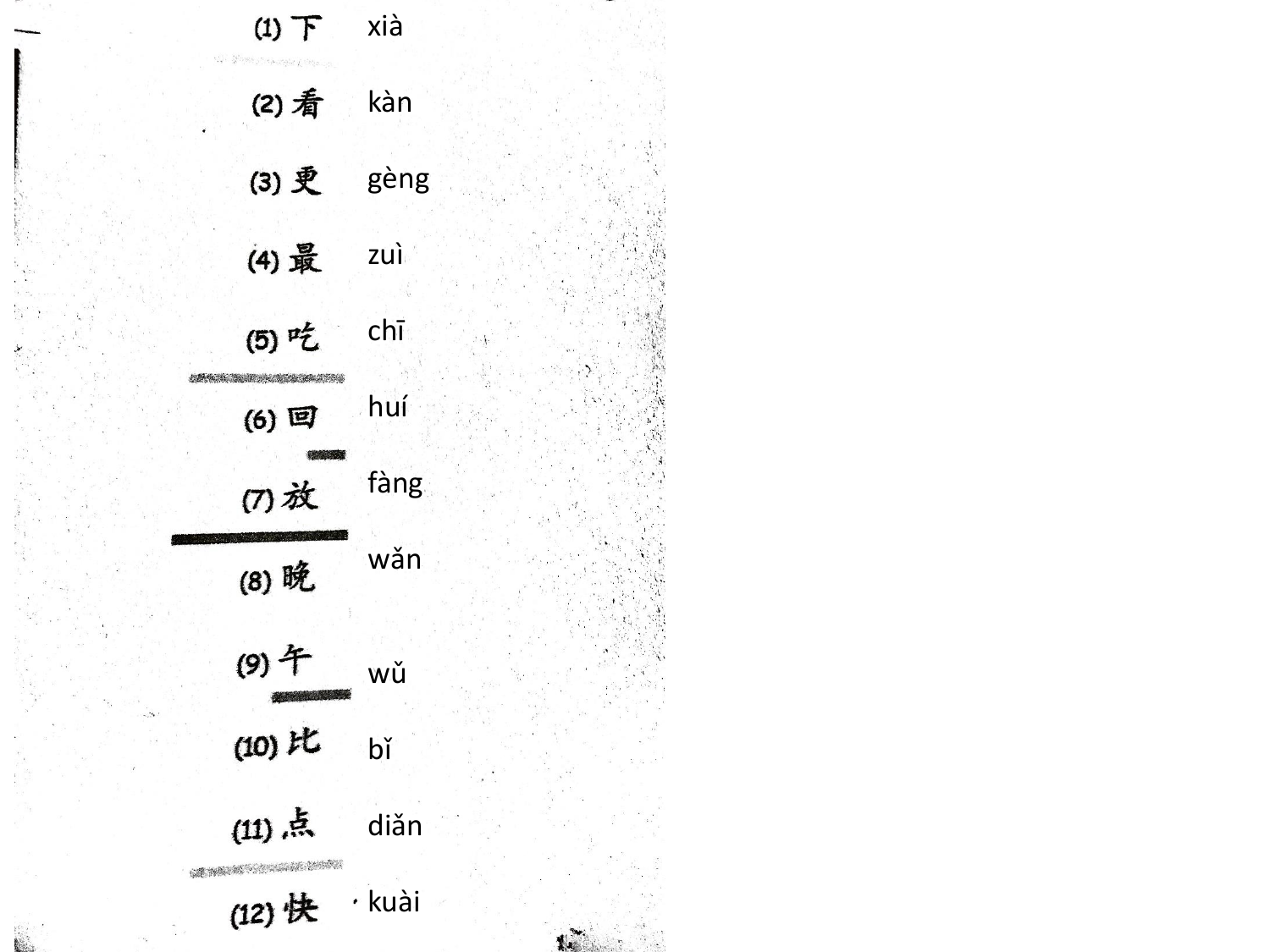## Comparison

Making comparisons is pretty easy and very consistent in Chinese – you really only need 3 characters

- 比
- 更
- 最

This lesson we focused on the main word:  $\forall$  and how to use it

The word 比较 (meaning 'relatively, comparatively') is also useful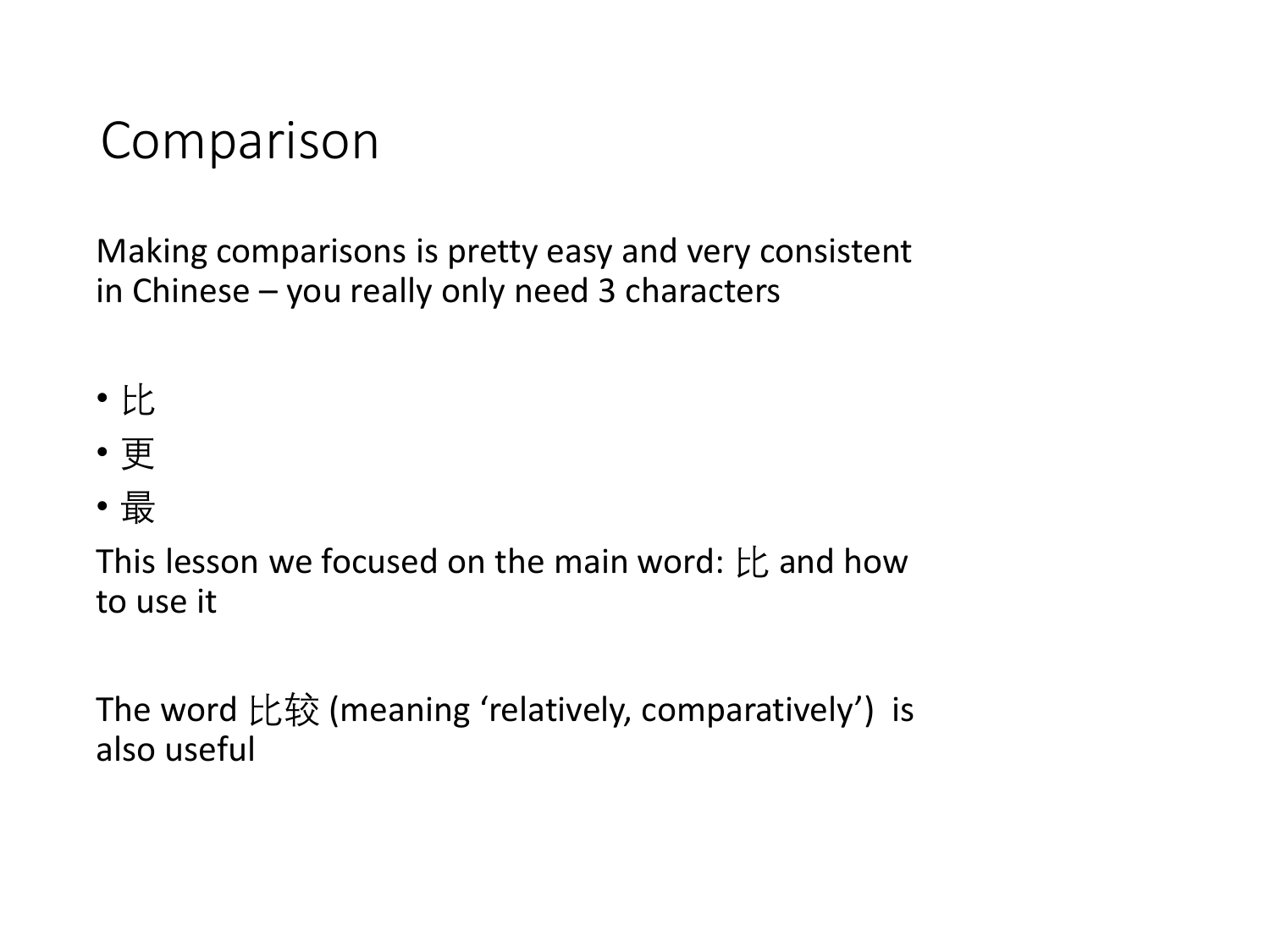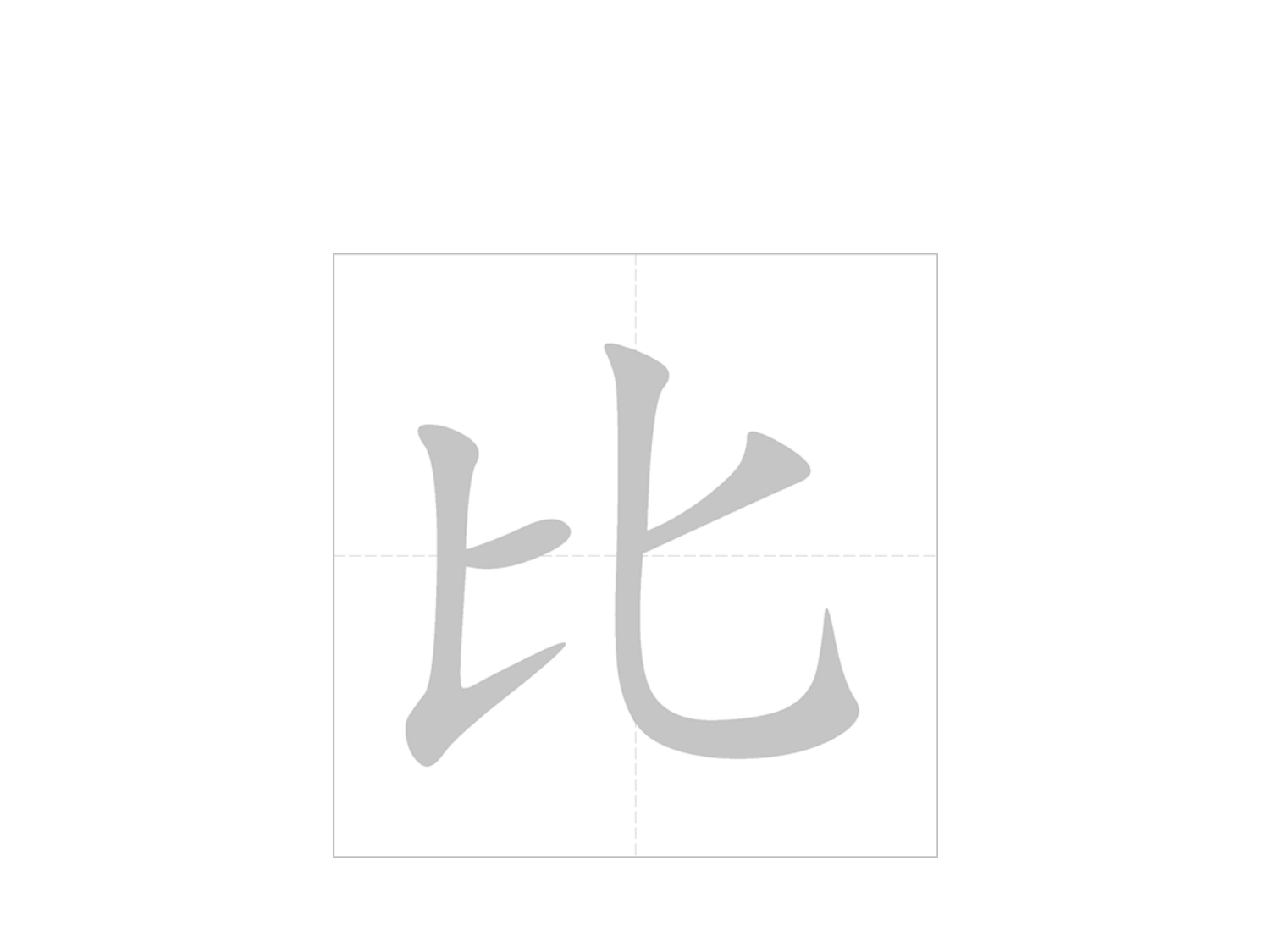## X 比 y adjective y 比 x adjective

X 比 y 大

y 比 x 小

- 1. Expensive 那 个 比 这 个 贵
- 2. Cold 昨 天 比 今 天 冷
- 3. Hot 上 海 比 北 京 热
- 4. Busy 她 比 你 忙
- 5. Happy 哥哥比姐姐高兴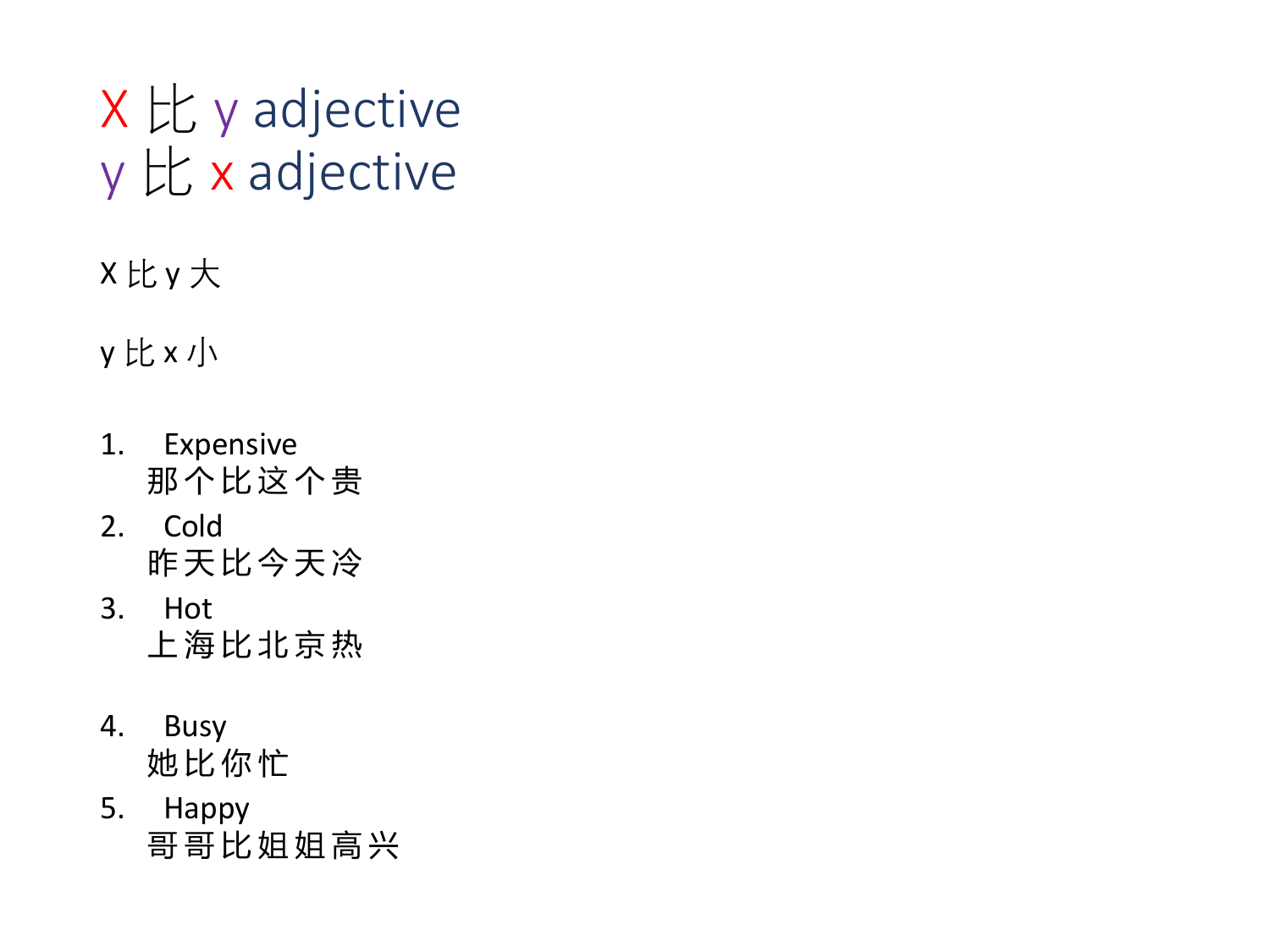作业

Translate into English

- a) 我们回家吧?
- b) 她是一个人去中国的
- c) 北京比上海冷
- d) 别的人都觉得很没意思
- e) 你几点上班?
- f) 你怎么看不见?
- g) 他们怎么不想回家?

Translate the following into Chinese: pinyin or characters. The characters below will help you

- 1. I'm thinking.
- She's smiling 2.
- He's driving 3.

我,她,他,在,在,在,开车,笑,想

Continued ...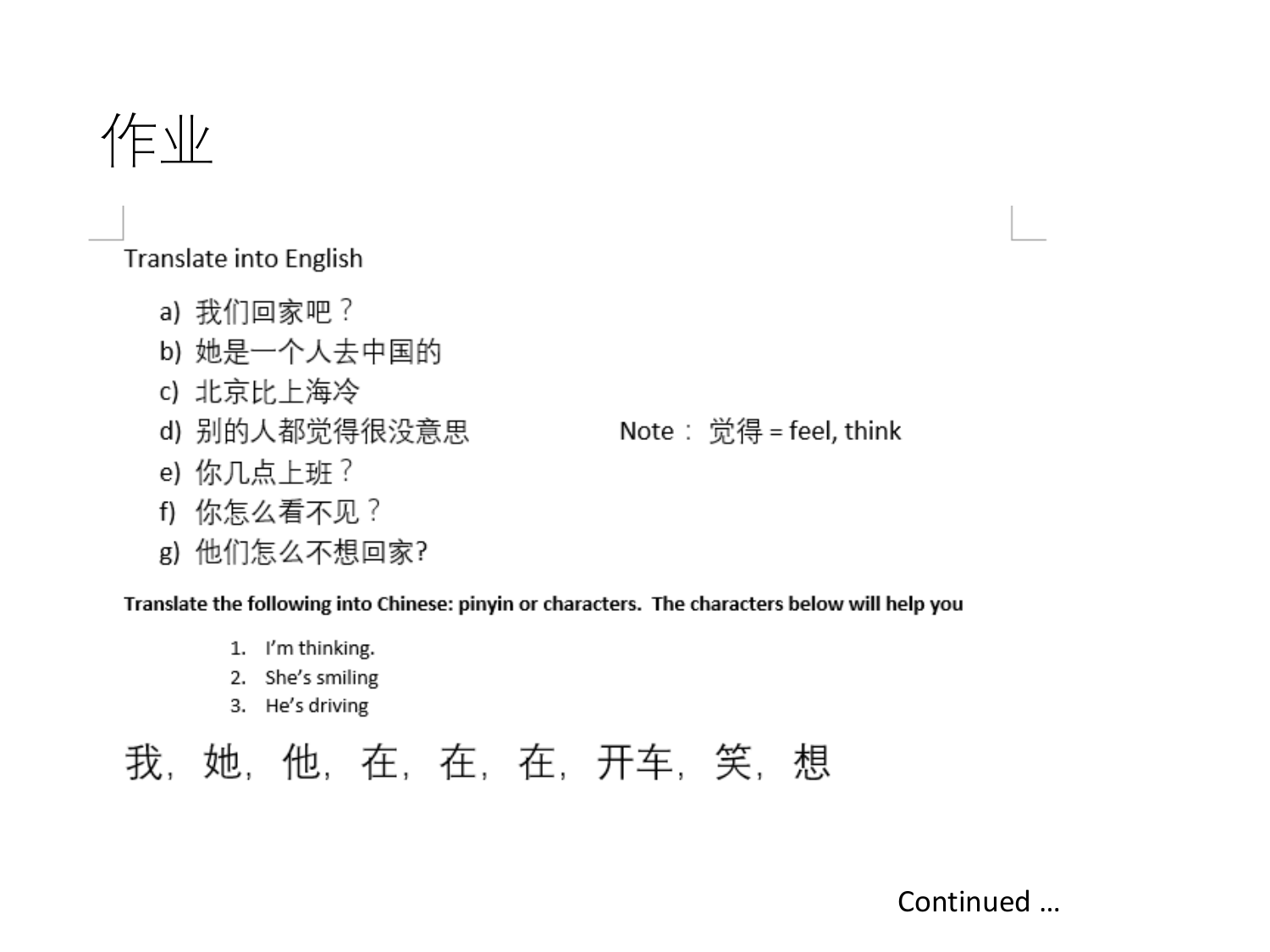Translate the following into Chinese: pinyin or characters. The characters below will help you

- 4. Please have a seat
- 5. Have a drink
- 6. They don't know why

不,请,请,坐,喝,知道,一下,一下, 为什么,他们

Translate the following into Chinese: pinyin or characters. The characters below will help you

- 7. We would like to have a look
- 8. We go out in the morning.

## 我们,我们,想,看,出去,一下,早上

On the next page is a pretty literal translation of page 4 of the reader. Depending on how much time / energy you have left, use this as a sort of parallel text – to see how much you can follow for yourself.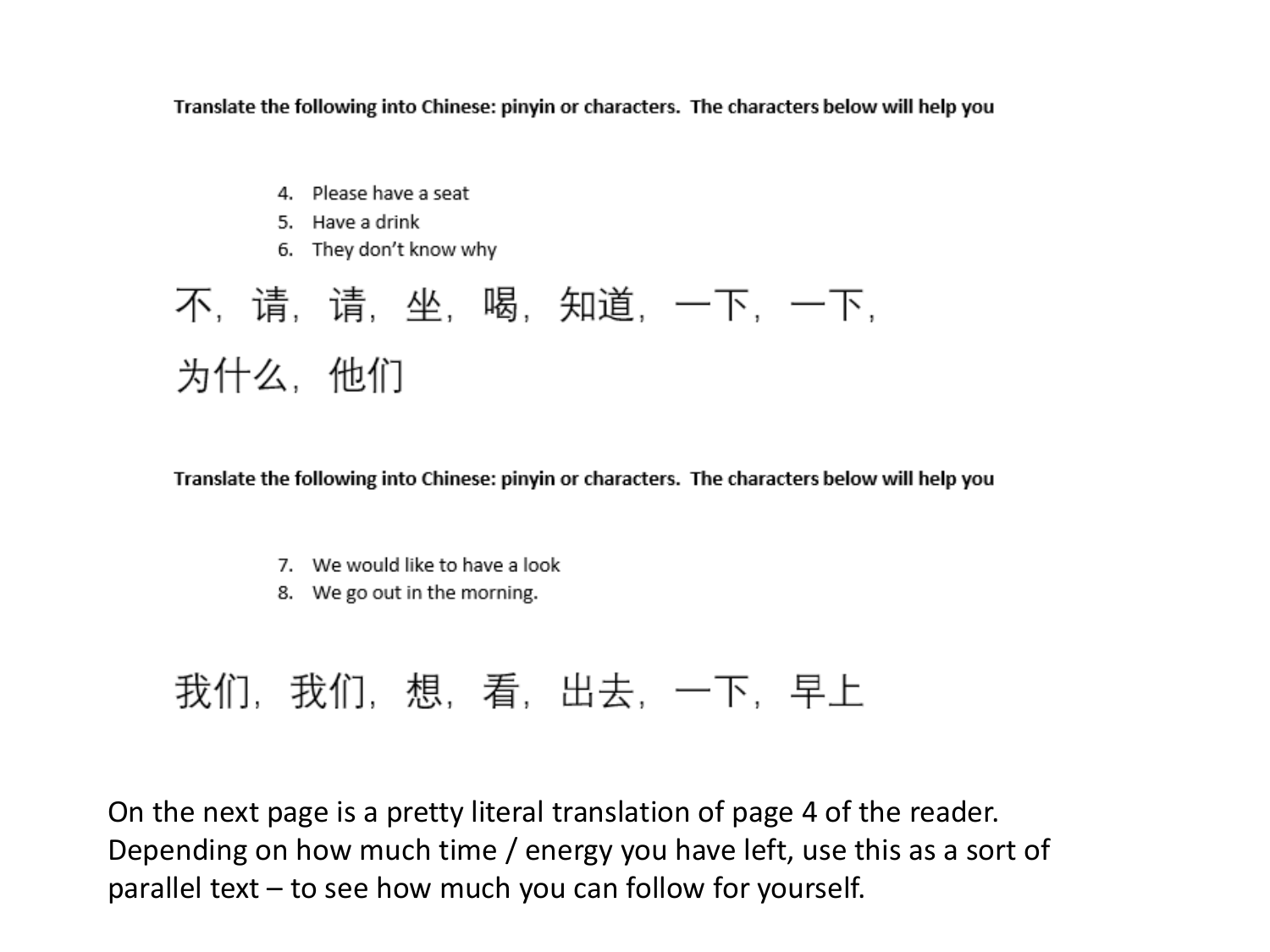## Sherlock Holmes and the Case of the Curly Haired Company – page 4

• [*Holmes had been reflecting on Sherlock's famed ability to make deductions by just looking at them*]

It really seemed that Sherlock knew what Holmes was thinking, straight away he asked the curly-haired man:

"Mr Xie, you are the boss of a tea-house, aren't you? Previously you've worked in a restaurant? Furthermore, haven't you been to Hai Nan?"

"How can you know? I haven't told you!", the curly-haired man didn't expect that Sherlock would know these matters.

Sherlock immediately smiled, said to him,

"On your body is the scent of tea. If you didn't spend every day in a teahouse, you couldn't have this type of scent. Look at your left hand. On it there are some cuts. Only people who usually use a knife have these types of cuts. Furthermore, I've been to Hai Nan. That thing on your hand, [a ring?] can only be got in Hai Nan."